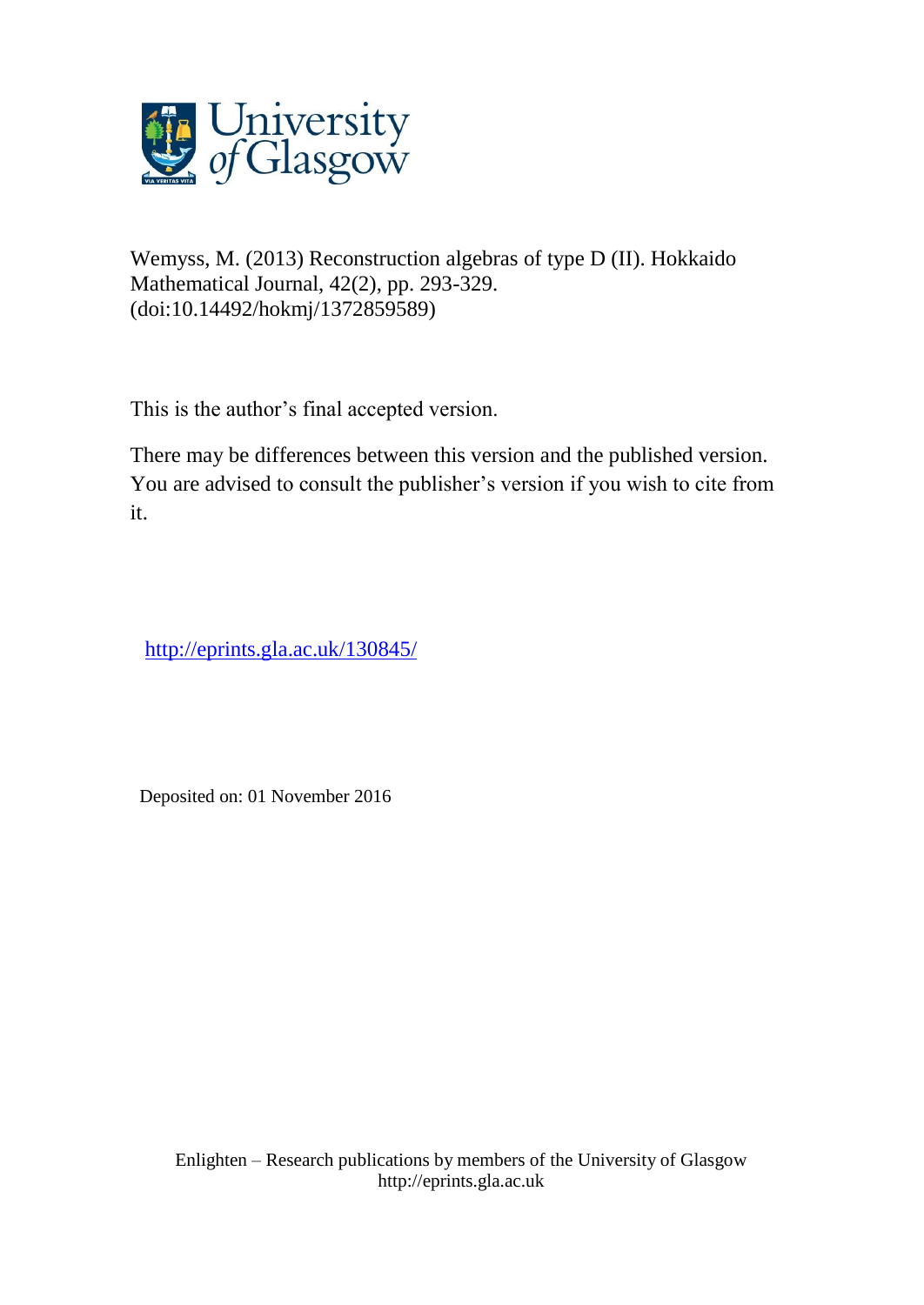# A NEW TRIANGULATED CATEGORY FOR RATIONAL SURFACE SINGULARITIES

#### OSAMU IYAMA AND MICHAEL WEMYSS

Abstract. In this paper we introduce a new triangulated category for rational surface singularities which in the non-Gorenstein case acts as a substitute for the stable category of matrix factorizations. The category is formed as a stable quotient of the Frobenius category of special CM modules, and we classify the relatively projective-injective objects and thus describe the AR quiver of the quotient. Connections to the corresponding reconstruction algebras are also discussed.

#### 1. INTRODUCTION

The theory of almost split sequences first entered the world of quotient singularities through the work of Auslander [\[Aus86\]](#page-14-0). Rather than interpreting the McKay correspondence for finite subgroups  $G \leq SL(2,\mathbb{C})$  in terms of representations of G, he instead viewed the representations as Cohen–Macaulay  $(=CM)$  $\mathbb{C}[[x,y]]^G$ -modules and showed that the Auslander–Reiten (=AR) quiver coincides with the McKay quiver, thus linking with the geometry through the dual graph of the minimal resolution.

There is a benefit to this viewpoint, since considering representations as modules we may sum them together (without multiplicity) and consider their endomorphism ring; this is Morita equivalent to the skew group ring  $\mathbb{C}[x, y] \#G$ . Through projectivization([\[Aus71\]](#page-14-1),[\[ARS97\]](#page-14-2)) the theory of almost split sequences can be used to gain homological insight into the structure of the endomorphism ring, and furthermore it can be used to recover the relations on the McKay quiver which yields a presentation of the algebra [\[RV89\]](#page-14-3).

Recently [\[Wem10\]](#page-14-4) it was realized that for quotients by groups not inside  $SL(2,\mathbb{C})$  the skew group ring is far too large, and instead we should sum less CM modules together and consider this endomorphism ring instead. The modules that we sum are the special CM modules, and the resulting endomorphism ring is called a reconstruction algebra. These algebras are in fact defined for all rational surface singularities (not just quotients), are always derived equivalent to the minimal res-olution [\[Wem10,](#page-14-4)  $\S 2$  and Lemma 3.2] and have global dimension 2 or 3 [\[IW10,](#page-14-5) 2.10]. However the main difference between this new situation and the classical case is that the reconstruction algebra is very non-symmetrical and so for example writing down the relations is a much more delicate and difficult task.

We are thus motivated to study  $SCM(R)$  (or dually  $\Omega CM(R)$ ), the category of special CM modules (respectively first syzygies of CM modules), from the viewpoint

<sup>1991</sup> Mathematics Subject Classification. 13C14, 16G70, 18E30.

The second author was supported by a JSPS Postdoctoral Fellowship.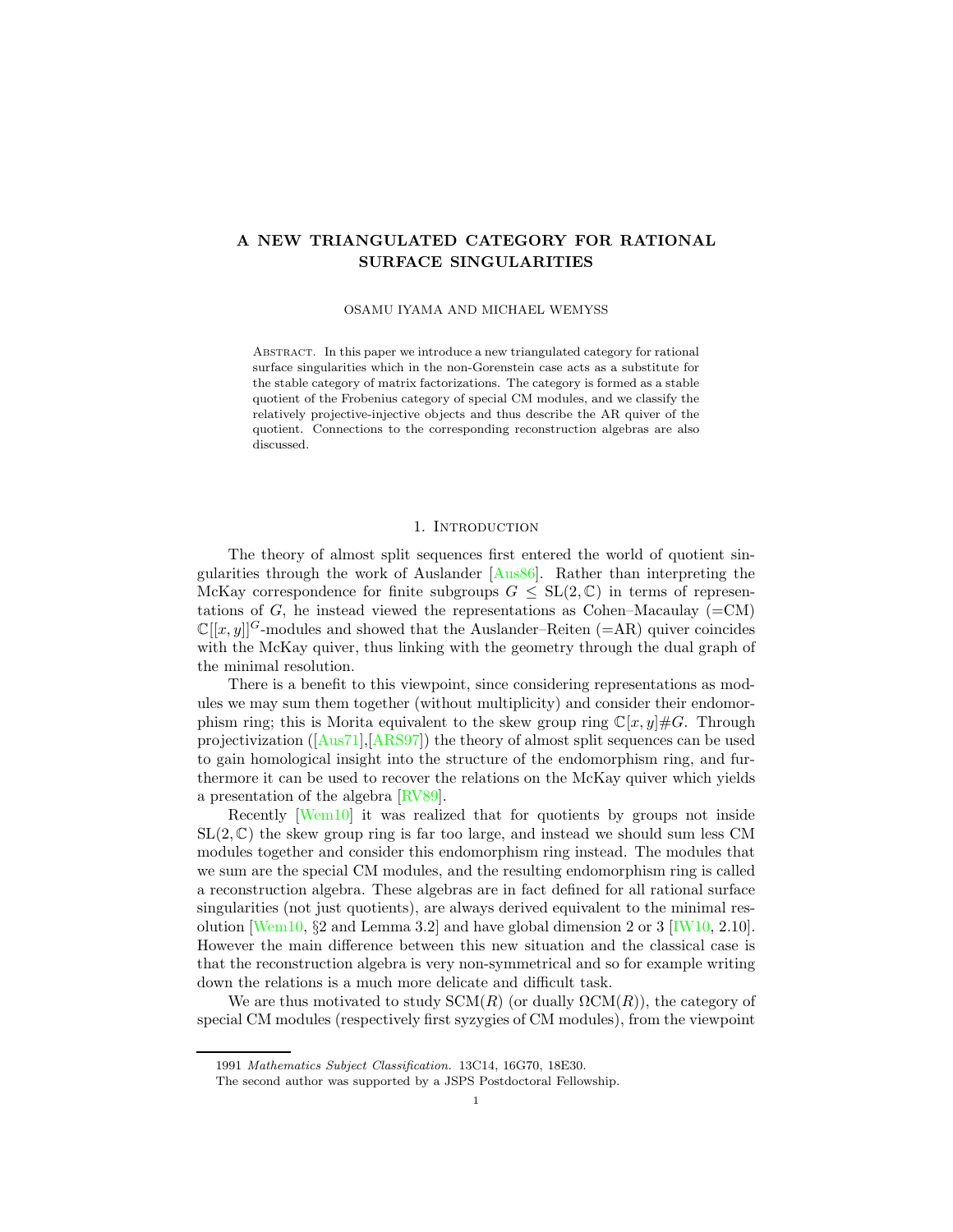of relative AR theory [\[AS81\]](#page-14-6) to try and gain an insight into this problem. This short paper is dedicated to its study, and other related issues.

In this paper we show that  $SCM(R)$  admits a Frobenius structure and prove that the indecomposable relatively projective objects in  $SCM(R)$  are precisely R together with those special CM modules which correspond to non-(−2) curves in the dual graph of the minimal resolution. Geometrically this means that the quotient  $SCM(R)$  only 'sees' the crepant divisors. Note that it is certainly possible that all special CM modules are relatively projective, in which case the quotient category is zero. However there is still enough information to prove some results, for example that at all vertices in a reconstruction algebra corresponding to a  $(-2)$  curve in the minimal resolution, there is only one relation which is a cycle at that vertex and further it is (locally) a preprojective relation.

We remark that our triangulated category is a more manageable version of the rather large triangulated category of singularities  $\mathfrak{D}_{\textbf{sg}}(R) = D^b(\operatorname{mod} R)/K^b(\operatorname{proj} R)$ which is well known in the Gorenstein case to coincide with  $CM(R)$  [\[Buc87\]](#page-14-7). Note that our category is definitely not equivalent to  $\mathfrak{D}_{sg}(R)$  since the category  $\mathfrak{D}_{sg}(R)$ is always non-zero if R is singular, but  $SCM(R)$  is zero if there are no crepant</u> divisors in the minimal resolution. Furthermore our category  $\underline{SCM}(R)$  is always Krull-Schmidt, a property not enjoyed by  $\mathfrak{D}_{\mathbf{sg}}(R)$  in the case when R is not Gorenstein. It would be interesting to see if there are indeed any connections between the two categories.

### 2. Conventions and Background

Throughout this paper we let R be a complete local normal domain of dimension two over an algebraically closed field of characteristic zero which furthermore is a rational singularity. We denote  $CM(R)$  to be the category of Cohen-Macaulay  $(=CM)$  R-modules and by  $\Omega CM(R)$  the category of first syzygies of CM R-modules. There is a duality

$$
(-)^* := \operatorname{Hom}_R(-, R) : \operatorname{CM}(R) \to \operatorname{CM}(R).
$$

Both CM(R) and  $\Omega$ CM(R) are Krull–Schmidt categories since R is complete.

We always denote the minimal resolution of Spec R by  $\pi : \widetilde{X} \to \operatorname{Spec} R$  and the irreducible exceptional curves by  $\{E_i\}_{i\in I}$ . For a sheaf  $\mathscr F$  on  $\widetilde X$ , we denote  $\mathscr F^\vee$ to be the sheaf  $\mathscr{Hom}_{\tilde X}(\mathscr{F},\mathscr{O}_{\tilde X})$  and we denote  $\mathbf{T}(\mathscr{F})$  to be the torsion subsheaf of  $\mathscr{F}$ , i.e. the kernel of the natural map  $\mathscr{F} \to \mathscr{F}^{\vee\vee}$ . The following important lemma–definition is due to Esnault.

**Lemma 2.1** ([\[Es85,](#page-14-8) 2.2]). Let  $\mathcal{F}$  be a sheaf on  $\widetilde{X}$ . There exists a CM R-module M such that  $\mathscr{F} \cong \pi^*M/\mathbf{T}(\pi^*M)$  *if and only if the following conditions are satisfied.*  $(i)$   $\mathscr F$  *is locally free.* 

(ii) F *is generated by global sections.*

(iii)  $H^1(\widetilde{X}, \mathscr{F}^{\vee} \otimes \omega_{\widetilde{X}}) = 0$  where  $\omega_{\widetilde{X}}$  is the canonical sheaf. *In this case*  $\mathscr{F} \cong \pi^*M/\mathbf{T}(\pi^*M)$  *is called a full sheaf. Moreover, for a full sheaf*  $\mathscr{F} \cong \pi^*M/\mathbf{T}(\pi^*M)$  one has  $\pi_*(\mathscr{F}) \cong M$  and  $\pi_*(\mathscr{F}^{\vee}) \cong M^*$ .

To ease notation, for any CM module M of R we denote  $\mathcal{M} := \pi^* M / \mathbf{T}(\pi^* M)$ to be the corresponding full sheaf on  $X$ . In the following theorem–definition, if  $M \in \text{mod } R$  we denote  $\mathbf{T}(M)$  to be the torsion submodule of M, i.e. the kernel of the natural map  $M \to M^{**}$ .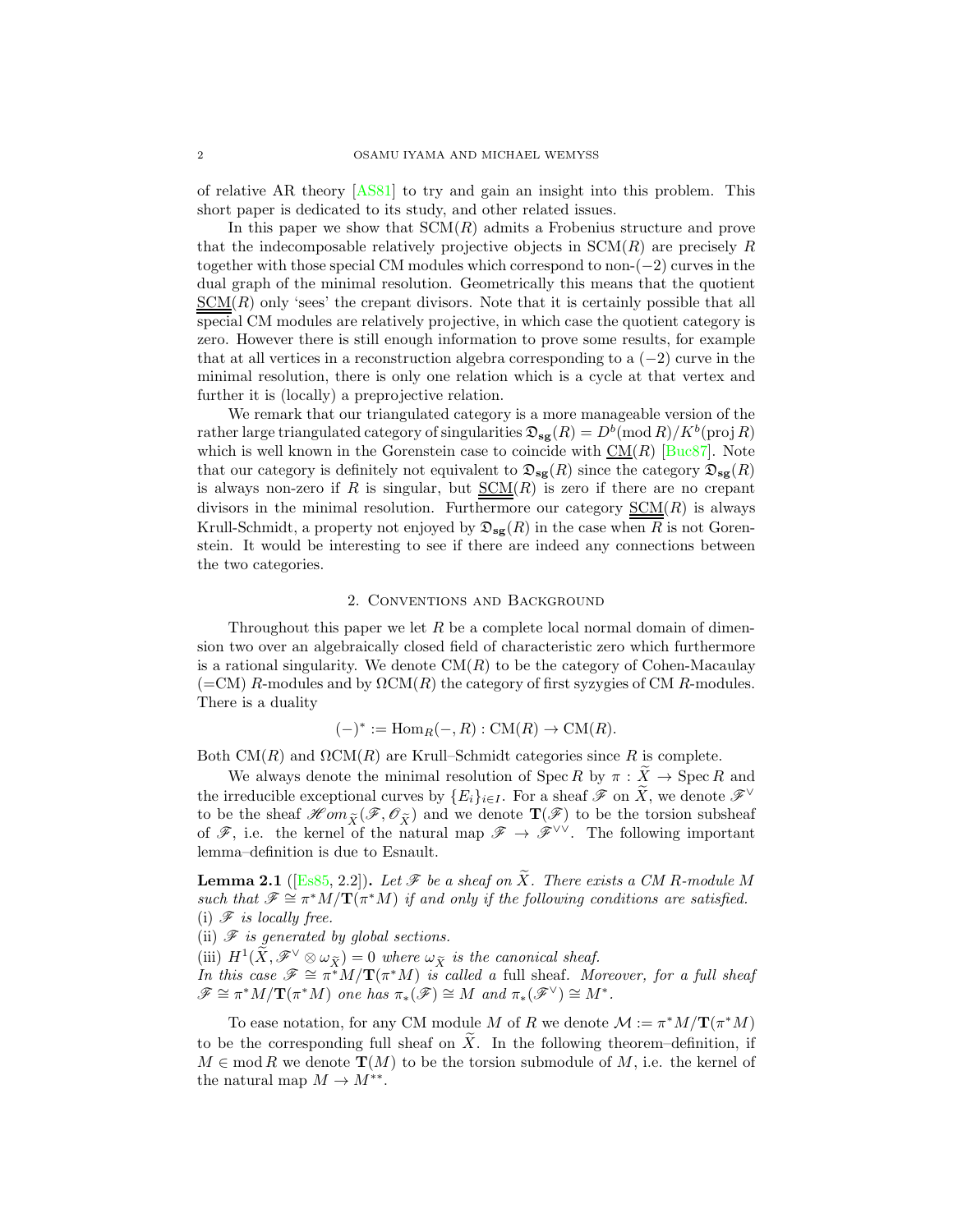<span id="page-3-0"></span>**Theorem 2.2.** *For*  $M \in CM(R)$ *, the following conditions are equivalent.* 

- (1)  $\mathrm{Ext}^1_{\widetilde{X}}(\mathcal{M}, \mathscr{O}) = 0,$
- (2)  $(M \otimes_R \omega_R)/{\bf T}(M \otimes_R \omega_R) \in CM(R)$ ,
- (3)  $\text{Ext}_{R}^{2}(\text{Tr }M,\omega_{R})=0,$
- (4)  $\Omega$  Tr  $M \in CM(R)$ *,*
- (5)  $\text{Ext}_{R}^{1}(M, R) = 0,$
- (6)  $M^* \in \Omega \text{CM}(R)$ ,
- (7)  $\Omega M \cong M^*$  *up to free summands.*

*We call such a module* M *a* special CM module*. We denote* SCM(R) *to be the category of special CM modules.*

*Proof.* (1)  $\iff$  (2) is due to Wunram [\[Wun88\]](#page-14-9), the remainder can be found in [\[IW10,](#page-14-5) 2.7, 3.5].

The category  $SCM(R)$  is Krull–Schmidt since it is a full subcategory of  $CM(R)$ , which is Krull–Schmidt. Note that Theorem [2.2](#page-3-0) implies that there is a duality

$$
(-)^* : \text{SCM}(R) \to \Omega \text{CM}(R)
$$

and so these categories are intimately related. Some of our arguments in this paper rely on geometric notions and results, which we now recall :

**Definition 2.3** ( $[Art66]$ ). *For exceptional curves*  ${E_i}_{i \in I}$ *, define the fundamental cycle*  $Z_f = \sum_{i \in I} r_i E_i$  *(with each*  $r_i \geq 1$ ) to be the unique smallest element such *that*  $Z_f \cdot E_i \leq 0$  *for all*  $i \in I$ *.* 

We remark that  $\mathscr{O}_{Z_f} = \mathscr{O}_{\widetilde{X}}/\mathfrak{m}\mathscr{O}_{\widetilde{X}}$  where  $\mathfrak{m}$  is the unique maximal ideal of R.

<span id="page-3-1"></span>**Theorem 2.4** ( $[Wun88, 1.2]$  $[Wun88, 1.2]$ ). (a) *For every irreducible curve*  $E_i$  *in the exceptional divisor of the minimal resolution there is exactly one indecomposable CM module* M<sup>i</sup> *(up to isomorphism) with*

$$
H^1(\mathcal{M}_i^\vee)=0
$$

*and*

$$
c_1(\mathcal{M}_i) \cdot E_j = \delta_{ij} \text{ for all } i, j \in I.
$$

The rank of  $M_i$  equals  $r_i = c_1(M_i) \cdot Z_f$  where  $Z_f = \sum r_i E_i$  *is the fundamental cycle.*

(b) Let  $N \in CM(R)$  be non-free and indecomposable. Then there exists  $i \in I$  *such that*  $N \cong M_i$  *if and only if*  $H^1(\mathcal{N}^\vee) = 0$ *.* 

Thus  $SCM(R)$  (and dually  $\Omega CM(R)$ ) has only a finite number of indecomposable objects (i.e. has *finite type*) since the non-free indecomposable special CM modules are in one-to-one correspondence with the exceptional curves in the minimal resolution of Spec R. It is known that  $CM(R)$  has finite type if and only if R is a quotient singularity [\[Aus86\]](#page-14-0), so by passing to the special CM modules we can use finite-type algebra in a much broader setting.

Recall that for an additive category  $\mathcal C$  and an object  $M \in \mathcal C$ , we denote add M to be the full subcategory of  $\mathcal C$  consisting of summands of finite direct sums of copies of M. We say that M is an *additive generator* of C if  $C = \text{add } M$ . Thus  $SCM(R)$ has an additive generator  $R \oplus \bigoplus_{i \in I} M_i$ . One further fact we will use is that its endomorphism algebra is derived equivalent to the minimal resolution: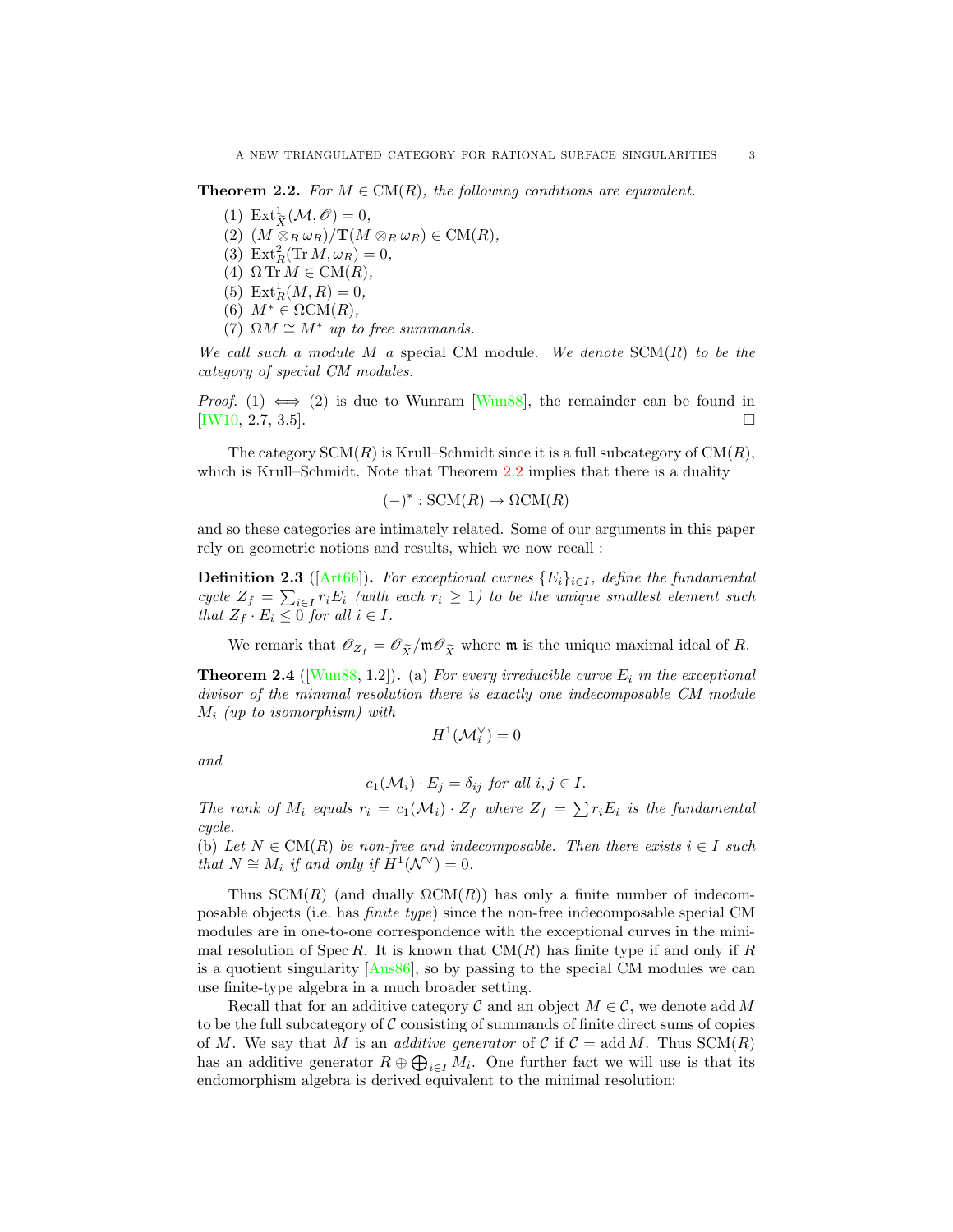<span id="page-4-0"></span>Theorem 2.5. *There is an equivalence of triangulated categories*

$$
D^b(\operatorname{coh}\widetilde{X}) \approx D^b(\operatorname{mod} \operatorname{End}_R(R \oplus \bigoplus_{i \in I} M_i)).
$$

*where*  ${M_i}_{i \in I}$  *denotes the set of non-free indecomposable special CM modules up to isomorphism.* We call  $\text{End}_{R}(R \oplus \bigoplus_{i \in I} M_{i})$  the reconstruction algebra.

*Proof.* This follows by combining the discussion in [\[Wem10,](#page-14-4) §2] (based entirely on [\[VdB04\]](#page-14-11)) together with [\[Wem10,](#page-14-4) Lemma 3.2].

Since  $\overline{X}$  is smooth it follows that the reconstruction algebra has finite global dimension, but even although dim  $X=2$  it is usually the case that the reconstruction algebra has global dimension three:

### Theorem 2.6.

$$
\text{gl.dim End}_R(R \oplus \bigoplus_{i \in I} M_i) = \begin{cases} 2 & \text{if } R \text{ is Gorenstein} \\ 3 & \text{else.} \end{cases}
$$

*Proof.* This is shown in both [\[IW10,](#page-14-5) 2.10] and [\[Wem10,](#page-14-4) Corollary 3.3], but for the convenience of the reader here we give a different, more direct proof.

Set  $M := R \oplus \bigoplus_{i \in I} M_i$  and  $\Lambda := \text{End}_R(M)$ . To show that gl.dim  $\Lambda \leq 3$ , by [\[IW10,](#page-14-5) 2.11] we just need to show that for all  $X \in CM(R)$  there exists an exact sequence

$$
0 \to M_1 \to M_0 \to X \to 0
$$

with each  $M_i \in \text{add } M$  such that

$$
0 \to \text{Hom}_R(M, M_1) \to \text{Hom}_R(M, M_0) \to \text{Hom}_R(M, X) \to 0
$$

is exact. To do this, consider the extension

$$
0\to R^a\to T\to X\to 0
$$

corresponding to the minimal number of generators of  $\text{Ext}^1_R(X,R)$ . Applying  $Hom_R(-, R)$ , we have an exact sequence

$$
\text{Hom}_{R}(R^{a}, R) \to \text{Ext}_{R}^{1}(X, R) \to \text{Ext}_{R}^{1}(T, R) \to \text{Ext}_{R}^{1}(R^{a}, R) = 0
$$

where the left map is surjective from our choice of the extension. Thus we have  $\text{Ext}_{R}^{1}(T, R) = 0$  and so  $T \in \text{SCM}(R) = \text{add } M$ . Further

$$
0\to \operatorname{Hom}_R(M,R^a)\to \operatorname{Hom}_R(M,T)\to \operatorname{Hom}_R(M,X)\to \operatorname{Ext}^1_R(M,R^a)=0
$$

since  $M \in \text{SCM}(R)$ . Hence gl.dim  $\Lambda \leq 3$ . We have gl.dim  $\Lambda \geq 2$  by the depth lemma. Furthermore gl.dim  $\Lambda = 2$  if and only if add  $M = CM(R)$  (again by [\[IW10,](#page-14-5) 2.11]), and add  $M = CM(R)$  if and only if R is Gorenstein.

To summarize and fix notation,  ${E_i}_{i \in I}$  denotes the irreducible exceptional curves in the minimal resolution of  $Spec R$ . We denote the non-free indecomposable special CM modules by  $\{M_i\}_{i\in I}$ , where  $M_i$  corresponds to the curve  $E_i$ . Thus  $M := R \oplus \bigoplus_{i \in I} M_i$  is an additive generator of SCM(R). The corresponding full sheaves on the minimal resolution will be denoted by  $\{M_i\}_{i\in I}$ . For any CM Rmodule N, we often denote the chern class  $c_1(\mathcal{N})$  by simply  $c_1(N)$ .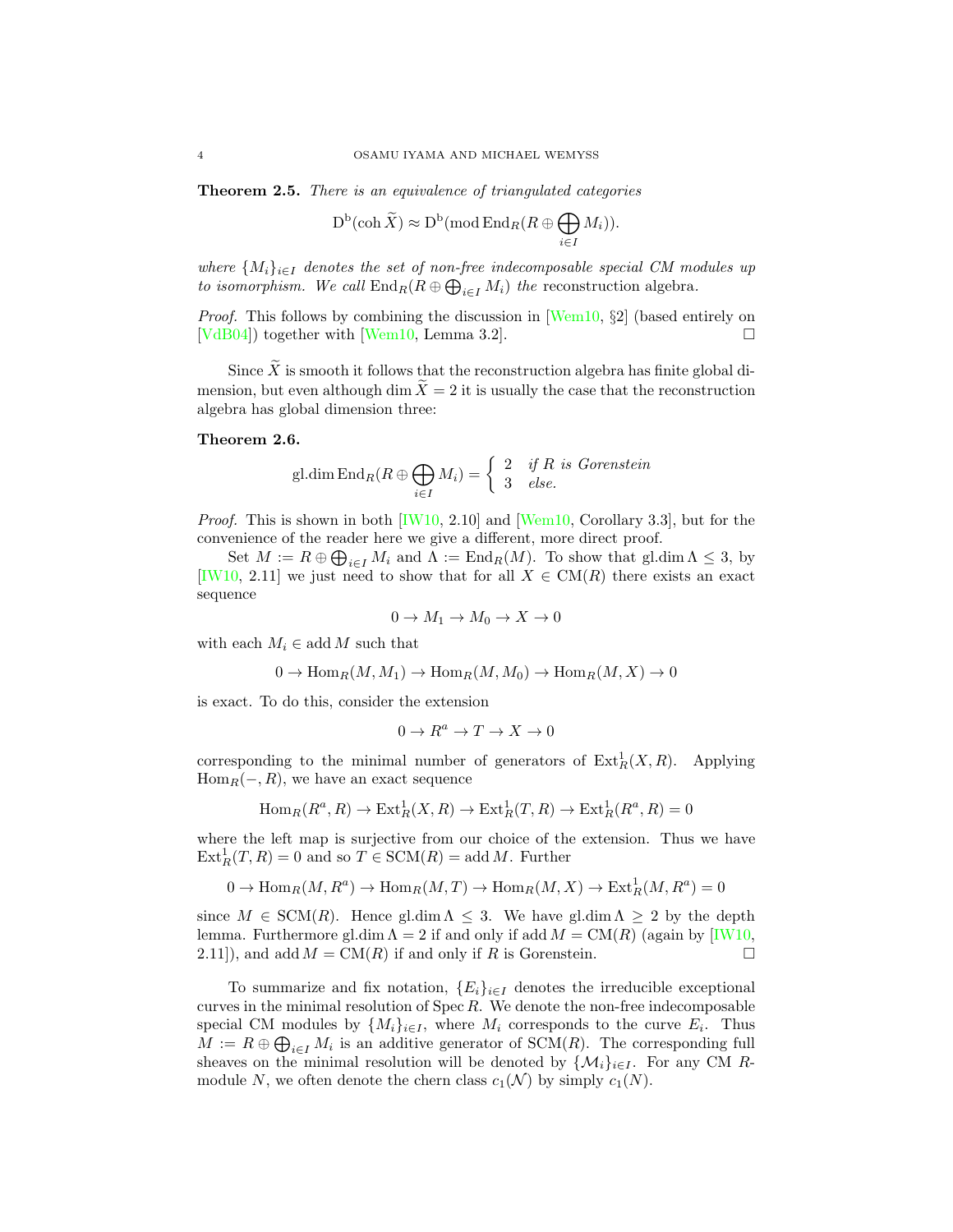#### 3. Syzygies and Chern Classes

When  $R$  is Gorenstein every CM module is special and so the categories  $\Omega CM(R)$  and  $SCM(R)$  coincide; they both equal  $CM(R)$ . We begin by determining the intersection of the categories  $\Omega$ CM(R) and SCM(R) when R is not Gorenstein.

<span id="page-5-1"></span>Proposition 3.1. *If* R *is not Gorenstein, then:* (1) If  $X \in CM(R)$  *such that*  $\text{Ext}_R^i(X, R) = 0$  *for*  $i = 1, 2$  *then* X *is free.* 

(2)  $SCM(R) \cap \Omega CM(R) = \text{add } R$ .

*Proof.* (1) Since  $\text{Ext}^1_R(X, R) = 0$ , by Theorem [2.2](#page-3-0) we know that  $X \in \text{SCM}(R)$  and so  $\Omega X \cong X^*$ . Further  $0 = \text{Ext}^2_R(X,R) = \text{Ext}^1_R(\Omega X,R) = \text{Ext}^1_R(X^*,R)$  and so  $X^* \in \text{SCM}(R)$ . Now applying Theorem [2.2\(](#page-3-0)7) to both X and  $X^*$  there exist short exact sequences

$$
(3.1) \t\t 0 \to X^* \to P \to X \to 0
$$

(3.2)  $0 \to X \to Q \to X^* \to 0$ 

with  $P, Q \in \text{add } R$ . We want to prove that  $\text{Ext}^t_R(X, R) = \text{Ext}^t_R(X^*, R) = 0$  for all  $t \geq 1$  so since we know this holds for  $t = 1$ , inductively suppose that it holds for  $t-1$ . Then by  $(3.1)$  we know

<span id="page-5-0"></span>
$$
\operatorname{Ext}_R^t(X,R)\cong\operatorname{Ext}_R^{t-1}(X^*,R)=0
$$

and by  $(3.2)$  we know

$$
\operatorname{Ext}^t_R(X^*,R) \cong \operatorname{Ext}^{t-1}_R(X,R) = 0.
$$

Thus by induction it follows that  $\text{Ext}^t_R(X \oplus X^*, R) = 0$  for all  $t \geq 1$  and hence by definition X is a totally reflexive module (see  $[Tak04, CPST08]$  $[Tak04, CPST08]$ ). But since R has only finitely many indecomposable special CM modules it has in particular only finitely many indecomposable totally reflexive modules. If  $X$  is non-free then by [\[Tak04\]](#page-14-12) (see also [\[CPST08,](#page-14-13) 4.3]) it follows that R is Gorenstein. Hence X must be free.

(2) It follows from (1) that if X and  $X^*$  are special, then  $X^*$  is free.

Remark 3.2. An easy conclusion of Proposition [3.1](#page-5-1) and Theorem [2.2\(](#page-3-0)7) is that if M is a non-free special CM module, then  $\Omega^2 M \cong \Omega(M^*)$  is never isomorphic to M. This is in contrast to the Gorenstein case in which  $\Omega^2 M$  is always isomorphic to  $M$  [\[Eis80\]](#page-14-14).

We already know that the dual of the first syzygy of any CM module is special; the following result gives us precise information about the decomposition into indecomposables.

<span id="page-5-2"></span>**Theorem 3.3.** Let M be a CM R-module. Then  $\Omega M \cong \bigoplus_{i \in I} (\Omega M_i)^{\oplus c_1(M)} E_i$ .

*Proof.* Since M is CM, by Artin-Verdier [\[AV85,](#page-14-15) 1.2] we have the following exact sequence

$$
0\to \mathscr{O}^{\oplus r} \to \mathcal{M} \to \mathscr{O}_D \to 0
$$

where r is the rank of M and D represents the chern class of  $\mathcal{M}$ , i.e.  $c_1(M) \cdot E_i =$  $D \cdot E_i$  for all exceptional curves  $E_i$ . Let m denote the unique maximal ideal of R, then the minimal number of generators of the R-module  $H^0(\mathcal{O}_D)$  is, by Nakayama's Lemma, the dimension of the vector space  $H^0(\mathcal{O}_D)/\mathfrak{m} H^0(\mathcal{O}_D) = H^0(\mathcal{O}_D/\mathfrak{m} \mathcal{O}_D) =$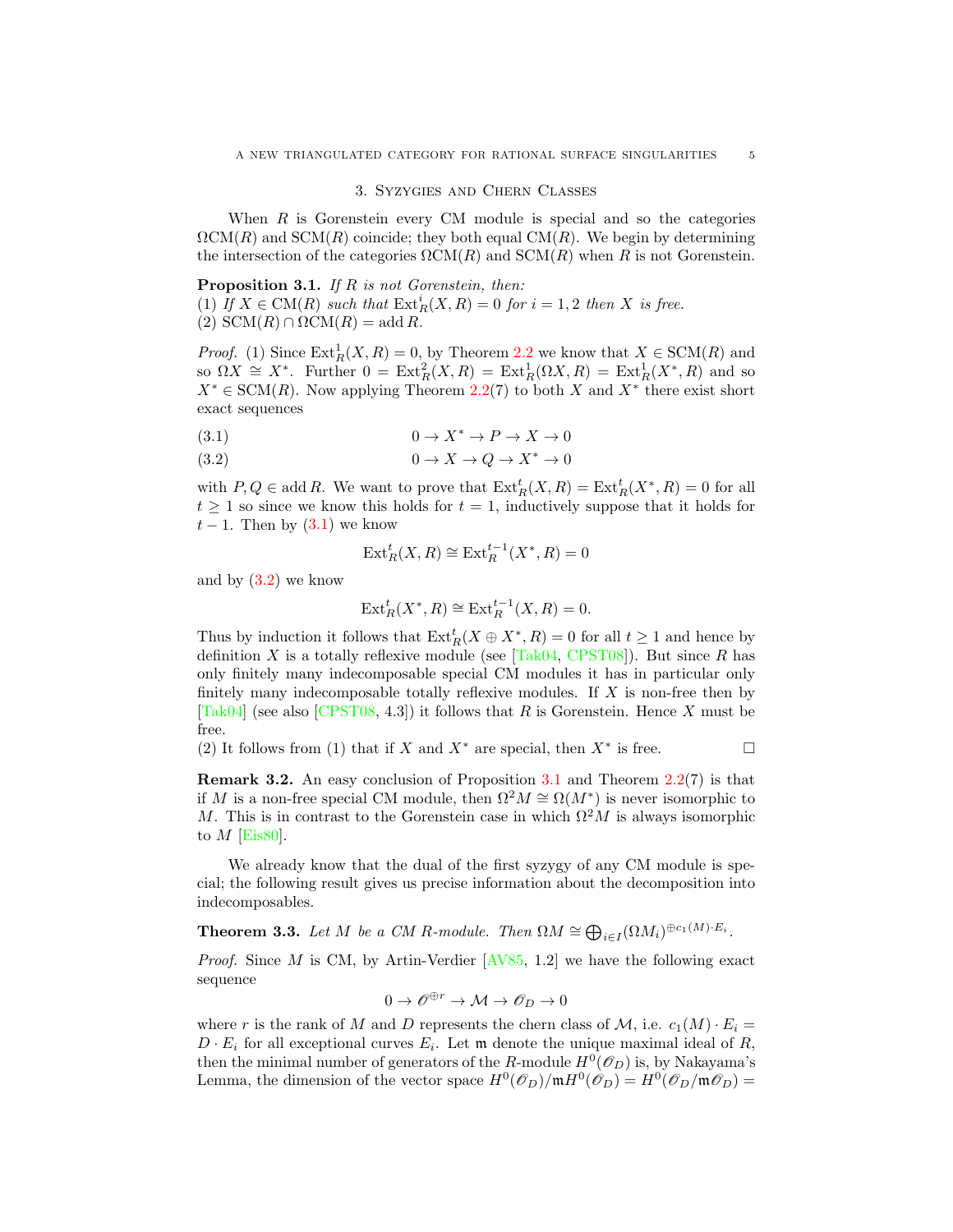$H^0(\mathcal{O}_D \otimes \mathcal{O}_{Z_f})$ , which is precisely  $Z_f \cdot D$ . Hence choosing such a set of generators yields an exact sequence

$$
0 \to \mathscr{K} \to \mathscr{O}^{\oplus Z_f \cdot D} \to \mathscr{O}_D \to 0.
$$

Exactly as in the proof of  $[Wun88, 1.2(a)]$  (Wunram considered the case when M is indecomposable, but his proof works in this more general setting)  $\mathscr{K}^*$  is a full sheaf of rank  $Z_f \cdot D$  satisfying  $H^1(\mathscr{K}) = 0$ . Thus there exists some special CM R-module N such that  $\mathscr{K}^* = \mathcal{N}$ , with  $c_1(N) \cdot E_i = D \cdot E_i = c_1(M) \cdot E_i$  for all i.

The decomposition of  $N$  into indecomposable special CM  $R$ -modules

$$
N=R^{\oplus s}\oplus (\bigoplus_{i\in I}M_i^{\oplus b_i})
$$

gives a corresponding decomposition of  $N$ . Using Theorem [2.4](#page-3-1) we have

$$
b_i = c_1(N) \cdot E_i = c_1(M) \cdot E_i
$$

for each  $i \in I$ . Thus we have

$$
\mathcal{N} = \mathscr{O}^{\oplus s} \oplus (\bigoplus_{i \in I} \mathcal{M}_i^{\oplus c_1(M) \cdot E_i})
$$

for some  $s \in \mathbb{N}$ . The fact that  $s = 0$  follows by running the argument in [\[Wun88,](#page-14-9) 1.2(a)], or alternatively by using [ $VdB04$ , 3.5.3]. Hence we have a short exact sequence

$$
0 \to \bigoplus_{i \in I} (\mathcal{M}_i^*)^{\oplus c_1(M) \cdot E_i} \to \mathscr{O}^{\oplus Z_f \cdot D} \to \mathscr{O}_D \to 0
$$

from which taking the appropriate pullback gives us a diagram



Since  $\pi : \widetilde{X} \to \operatorname{Spec} R$  is a resolution of rational singularities  $H^1(\mathscr{O}) = \operatorname{Ext}^1_{\widetilde{X}}(\mathscr{O}, \mathscr{O}) =$ 0 and so the middle horizontal sequence splits, giving  $\mathscr{E} = \mathscr{O}^{\oplus r + Z_f \cdot D}$ . Now since  $H^1(\bigoplus_{i\in I}(\mathcal{M}_i^*)^{\oplus c_1(M)\cdot E_i})=0$  we may push down the middle vertical sequence to obtain the short exact sequence

$$
0 \to \bigoplus_{i \in I} M_i^{*\oplus c_1(M)\cdot E_i} \to R^{\oplus r + Z_f\cdot c_1(M)} \to M \to 0.
$$

Since by Theorem  $2.2 \Omega M_i \cong M_i^*$  $2.2 \Omega M_i \cong M_i^*$ , the result follows.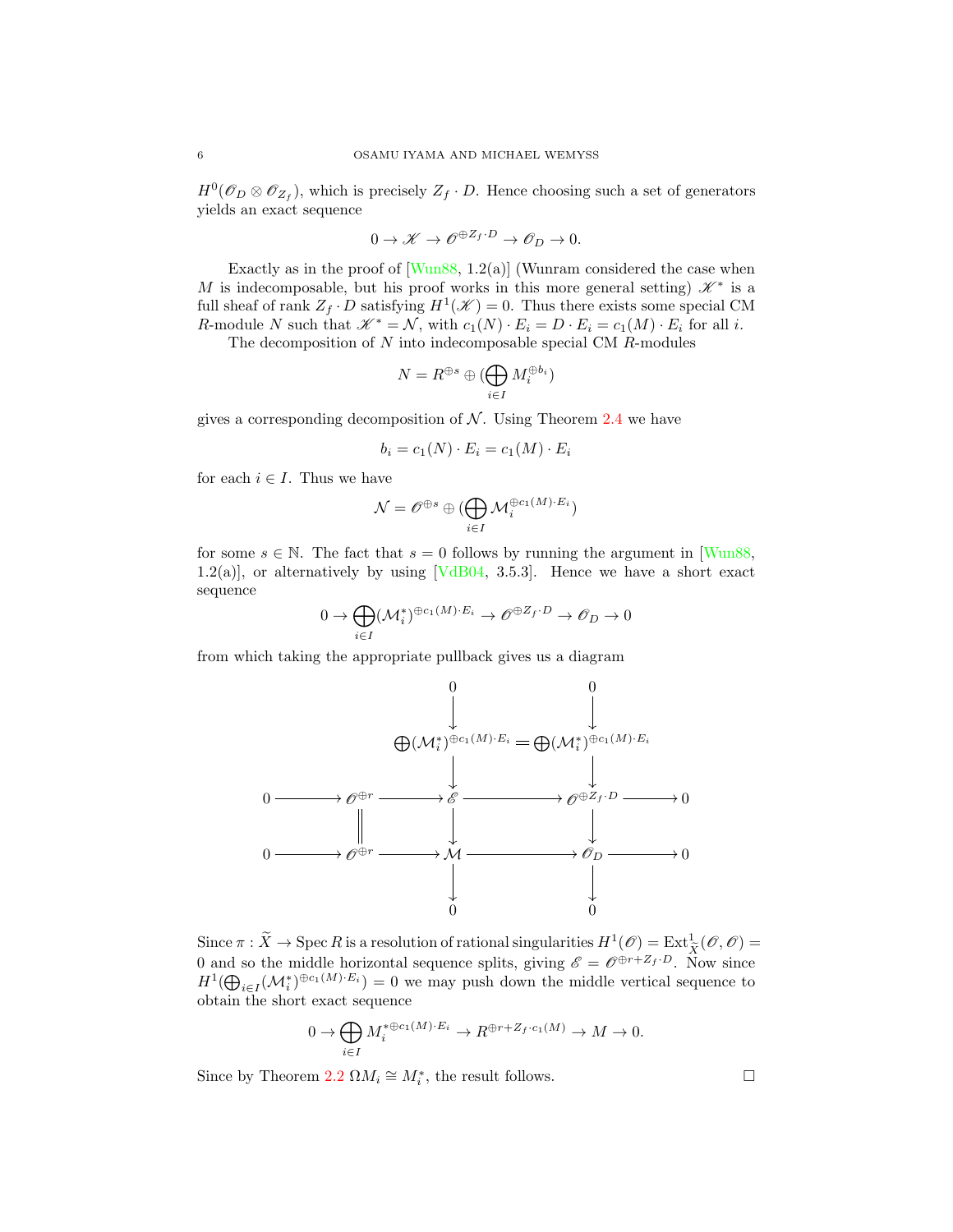Remark 3.4. The above theorem gives us a global combinatorial method for computing chern classes of full sheaves in the cases of quotient singularities that doesn't resort to calculating with local co-ordinates on the minimal resolution, since the syzygy of any CM module can be easily calculated by using a counting argument on the AR( $=$ McKay) quiver. For details see [\[IW10,](#page-14-5) 4.9, 4.10].

Remark 3.5. Since the above first syzygy contains no free summands it follows that any CM module M is minimally generated by  $r \cdot K M + Z_f \cdot c_1(M)$  elements. This gives a new proof of [\[Wun88,](#page-14-9) 2.1].

The following observation will be used in the next section.

<span id="page-7-0"></span>**Corollary 3.6.** (1) We have  $\Omega \omega \cong \bigoplus_{i \in I} (\Omega M_i)^{\oplus -E_i^2-2}$ . (2) If R *is not Gorenstein and*  $\omega$  *is a special CM* R-module, then the exceptional *curve corresponding to*  $\omega$  *is a* (−3)*-curve and all other exceptional curves are* (−2)*curves.*

*Proof.* (1) By Theorem [3.3](#page-5-2)  $\Omega \omega \cong \bigoplus_{i \in I} (\Omega M_i)^{\oplus E_i \cdot K_{\widetilde{X}}}$ . Further the adjunction formula states that  $-2 = (K_{\widetilde{X}} + E_i) \cdot E_i$  and so  $K_{\widetilde{X}} \cdot E_i = -E_i^2 - 2$ . (2) Immediate from (1).  $\overline{A}$ 

## 4. A FROBENIUS STRUCTURE ON  $SCM(R)$

In this section we endow the category  $SCM(R)$  with a Frobenius structure and thus produce a triangulated category  $SCM(R)$ . We say that an extension closed subcategory  $\beta$  of an abelian category  $\mathcal A$  is an *exact category*. (This is slightly stronger than the formal definition by Quillen  $\lbrack \text{Qui73} \rbrack$ . See also  $\lbrack \text{Kel90} \rbrack$ , Appendix A.) For example  $CM(R)$  is an exact category.

We start with the following easy observation.

**Lemma 4.1.** (1)  $SCM(R)$  *is an extension closed subcategory of*  $CM(R)$ *.* (2) SCM(R) *forms an exact category.*

*Proof.* (1) is an immediate consequence of Theorem [2.2\(](#page-3-0)5), and (2) is a consequence of  $(1)$ .

Let us recall the definition of Frobenius categories [\[Hel60,](#page-14-18) [Hap88\]](#page-14-19). We say that an object  $X \in \mathcal{B}$  is *relatively projective* (respectively, *relatively injective*) if

$$
\text{Ext}^1_{\mathcal{A}}(X,\mathcal{B}) = 0 \quad \text{(respectively, Ext}^1_{\mathcal{A}}(\mathcal{B},X) = 0\text{)}.
$$

We say that B has *enough relatively projective objects* (respectively, *injective*) if for any  $X \in \mathcal{B}$ , there exists an exact sequence

 $0 \to Z \to Y \to X \to 0$  (respectively,  $0 \to X \to Y \to Z \to 0$ )

in A such that  $Y \in \mathcal{B}$  is relatively projective (respectively, injective) and  $Z \in$ B. We say that B is *Frobenius* if it has enough relatively projective and enough relatively injective objects, and further the relatively projective and the relatively injective objects coincide. When  $\beta$  is a Frobenius category with the subcategory  $P$  of relatively projective objects, the factor category

$$
\underline{\mathcal{B}} := \mathcal{B}/[\mathcal{P}]
$$

is called the *stable category* of  $\beta$ . The reason why we use the notation  $\underline{\beta}$  is to distinguish the stable category  $\underline{SCM}(R)$  (which we will study) from the full subcategory  $\underline{\text{SCM}}(R)$  of  $\underline{\text{CM}}(R)$ .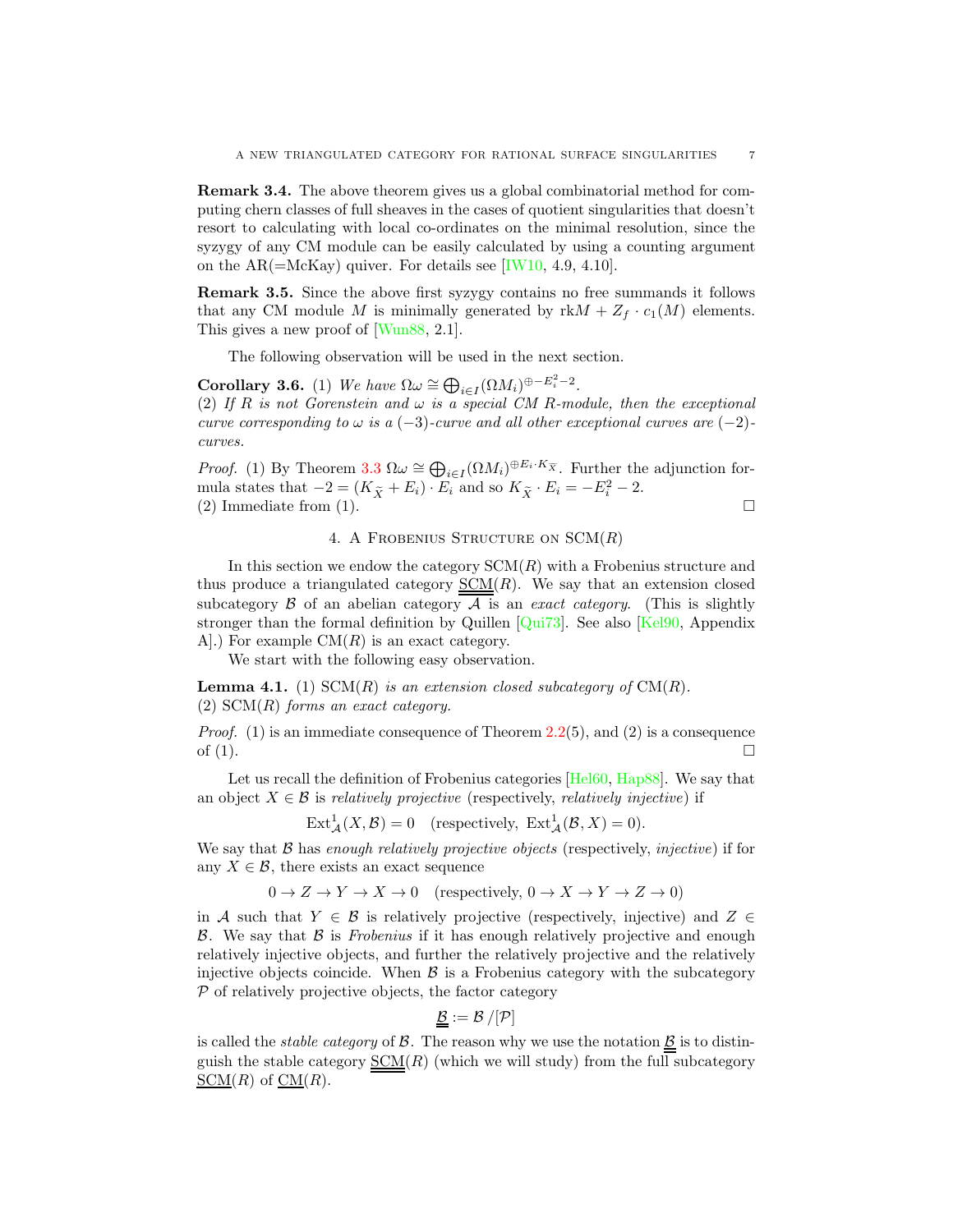Our main result in this section is the following.

<span id="page-8-2"></span>Theorem 4.2. (1) SCM(R) *is a Frobenius category.* (2) *The stable category* SCM(R) *is a triangulated category.*

Let us recall the definition of functorially finite subcategories introduced by Auslander-Smalø [\[AS81\]](#page-14-6). Let  $\beta$  be an additive category and  $\beta$  a full subcategory of  $\beta$ . We say that a subcategory  $\beta$  of an additive category  $\beta$  is *contravariantly finite* (respectively, *covariantly finite*) if for any  $X \in \mathcal{B}$ , there exists a morphism  $f: Y \to X$  (respectively,  $f: X \to Y$ ) with  $Y \in \mathcal{C}$  such that

 $\text{Hom}_{\mathcal{B}}(\mathcal{C}, Y) \to \text{Hom}_{\mathcal{B}}(\mathcal{C}, X)$  (respectively,  $\text{Hom}_{\mathcal{B}}(Y, \mathcal{C}) \to \text{Hom}_{\mathcal{B}}(X, \mathcal{C})$ )

is surjective. We say that  $\mathcal C$  is a *functorially finite* subcategory of  $\mathcal B$  if it is both contravariantly and covariantly finite.

We need the following rather general observation.

Proposition 4.3. *Let* B *be a Krull-Schmidt exact category with enough relatively injective (respectively, projective) objects, and* C *a contravariantly (respectively, covariantly) finite extension closed subcategory of* B*. Then* C *is an exact category with enough relatively injective (respectively, projective) objects.*

*Proof.* We prove the statement regarding relatively injective objects; the proof for relatively projective objects is similar. It is clear that  $\mathcal C$  is also an exact category. Let X be in C and take an exact sequence  $0 \to X \to I \to X' \to 0$ with  $I$  relatively injective in  $\beta$ . Then we have an exact sequence of functors  $\text{Hom}_{\mathcal{B}}(-, X') \to \text{Ext}^1_{\mathcal{A}}(-, X) \to 0$ . Since C is Krull-Schmidt and contravariantly finite in B, we can take a projective cover  $\phi: \text{Hom}_{\mathcal{C}}(-, Y) \to \text{Ext}^1_{\mathcal{A}}(-, X)|_{\mathcal{C}} \to 0$ of C-modules (for the definition of C-modules see for example  $[Yos90]$ ). This is induced by an exact sequence  $0 \to X \to Z \to Y \to 0$  with terms in C.

We will show that Z is relatively injective. Take any exact sequence  $0 \to Z \to$  $Z' \to Z'' \to 0$  with terms in C. We will show that this splits. Consider the following exact commutative diagram:



<span id="page-8-1"></span>Then  $Y' \in \mathcal{C}$ , and we have the commutative diagram

<span id="page-8-0"></span>
$$
(4.2) \quad 0 \to \text{Hom}_{\mathcal{C}}(-, X) \to \text{Hom}_{\mathcal{C}}(-, Z) \to \text{Hom}_{\mathcal{C}}(-, Y) \stackrel{\phi}{\to} \text{Ext}_{\mathcal{A}}^{1}(-, X)|_{\mathcal{C}} \to 0
$$
\n
$$
(4.2) \quad \begin{array}{c} \parallel \\ \parallel \\ \downarrow \end{array}
$$
\n
$$
0 \to \text{Hom}_{\mathcal{C}}(-, X) \to \text{Hom}_{\mathcal{C}}(-, Z') \to \text{Hom}_{\mathcal{C}}(-, Y') \to \text{Ext}_{\mathcal{A}}^{1}(-, X)|_{\mathcal{C}}
$$

of exact sequences of C-modules. Since  $\phi$  is a projective cover, we have that  $(a)$  is a split monomorphism. Thus  $a$  is a split monomorphism. We see that the sequence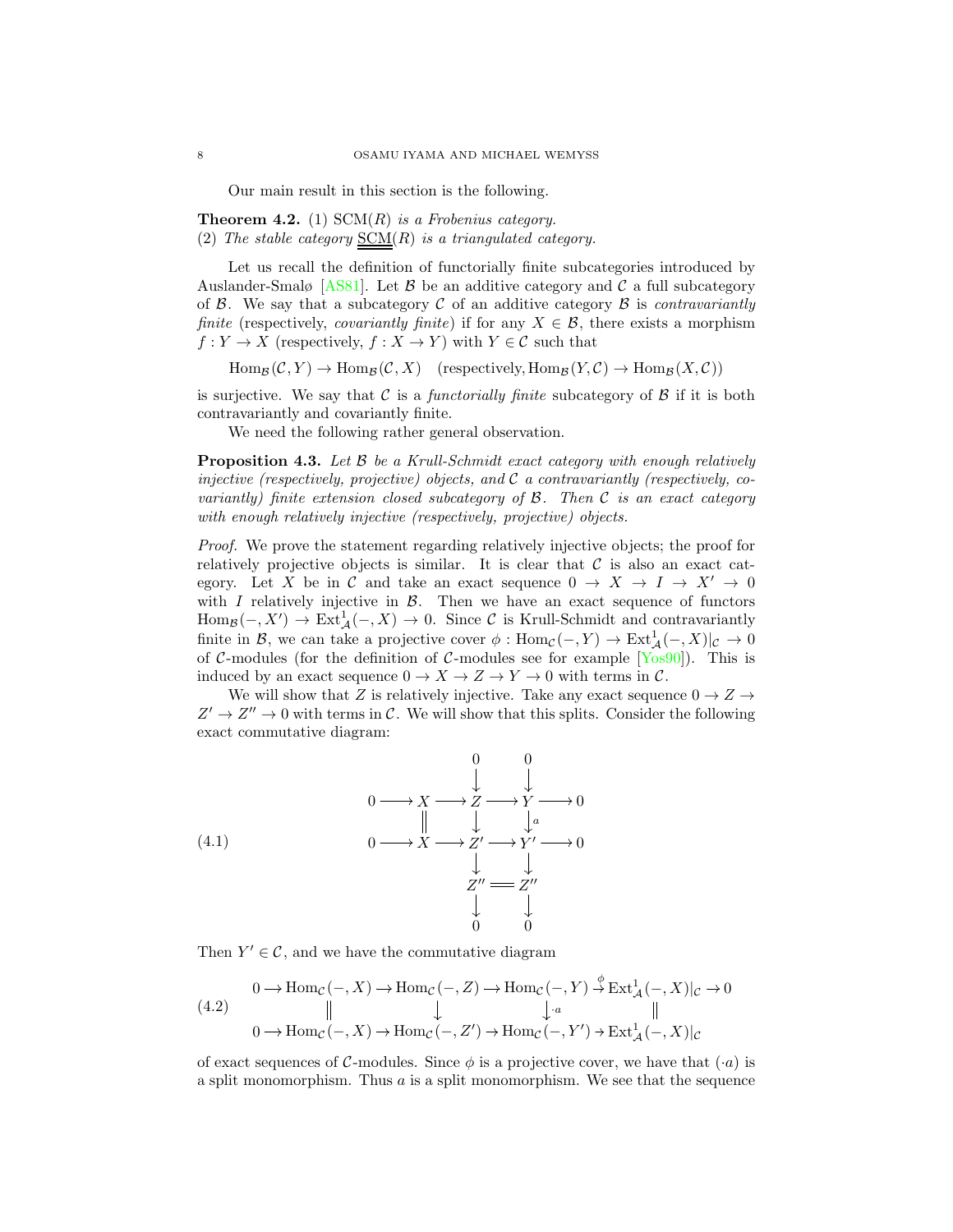$0 \to \text{Ext}^1(Z'', Z) \to \text{Ext}^1(Z'', Y)$  is exact by evaluating the upper sequence in [\(4.2\)](#page-8-0) at  $Z''$ . Under this map the middle vertical exact sequence in  $(4.1)$  gets sent to the right vertical exact sequence in  $(4.1)$ , so since this splits it follows that the middle vertical sequence in  $(4.1)$  splits. Hence Z is relatively injective, and consequently  $\mathcal C$  has enough relatively injective objects.  $\square$ 

In particular, since  $CM(R)$  has enough relatively projective and injective objects and further  $SCM(R)$  is a functorially finite subcategory of  $CM(R)$ , we conclude that  $SCM(R)$  has enough relatively projective and injective objects.

We need the following observation:

**Lemma 4.4.** *For any*  $X, Y \in \text{SCM}(R)$  *we have*  $\text{Ext}^1_R(X, Y) \cong \text{Ext}^1_R(Y, X)$ *.* 

*Proof.* It is standard that  $\underline{\text{Hom}}_R(\Omega X, Y) \cong \text{Ext}^1_R(X, Y)$ . Hence since  $\Omega X \cong X^*$ and  $\Omega Y \cong Y^*$  by Theorem [2.2,](#page-3-0) we have

$$
\operatorname{Ext}_R^1(X,Y) \cong \underline{\operatorname{Hom}}_R(X^*,Y) \cong \underline{\operatorname{Hom}}_R(Y^*,X) \cong \operatorname{Ext}_R^1(Y,X).
$$

where the middle isomorphism is given by the duality  $(-)^* : \underline{CM}(R) \to \underline{CM}(R)$ induced from the duality  $(-)^*$ : CM(R) → CM(R).

Thus in  $SCM(R)$  the relatively projective objects and the relatively injective objects coincide and so consequently  $SCM(R)$  is a Frobenius category and thus <u>SCM</u>(*R*) is triangulated [\[Hap88\]](#page-14-19). This completes the proof of Theorem [4.2.](#page-8-2)  $\square$ 

The next result gives a precise description of the relatively projective objects:

<span id="page-9-2"></span>**Theorem 4.5.** Let  $i \in I$ . Then  $M_i$  is relatively projective in  $SCM(R)$  if and only *if*  $E_i$  *is not a*  $(-2)$ *-curve.* 

We divide the proof into Lemmas [4.7](#page-9-0) and [4.8.](#page-10-0) For the first we require the following well-known observation.

<span id="page-9-1"></span>**Lemma 4.6.** Let R be a noetherian ring and  $M \in \text{mod } R$ . If  $R \in \text{add } M$ , then the *functor*

 $\operatorname{Hom}_R(M,-)$ : mod  $R \to \operatorname{mod} \operatorname{End}_R(M)$ 

*is fully faithful, restricting to an equivalence*

 $\text{add}\,M\to \text{proj}\,\text{End}_R(M).$ 

<span id="page-9-0"></span>**Lemma 4.7.** *If*  $E_i$  *is a*  $(-2)$ *–curve, then*  $M_i$  *is not relatively projective in* SCM $(R)$ and further  $\text{Ext}^1_R(M_i, M_i) \neq 0$ .

*Proof.* Denote  $M := R \oplus \bigoplus_{j \in I} M_j$  and let  $A := \text{End}_R(M)$ . We show that  $\text{Ext}_{R}^{1}(M_{i},M_{i}) \neq 0$  by using the fact that A is derived equivalent to the mini-mal resolution (Theorem [2.5\)](#page-4-0). For all  $j \in I$  denote  $S_j$  to be the simple at the vertex corresponding to  $M_j$  in the quiver of A (i.e.  $S_j$  is the top of  $\text{Hom}_R(M, M_j)$ ) and let  $S_{\star}$  be the simple corresponding to R in the quiver of A (i.e.  $S_{\star}$  is the top of  $\text{Hom}_R(M, R)$ . Then by inspecting the proof of [\[Wem10,](#page-14-4) Thm 3.1] we see that  $\text{Ext}_{A}^{3}(S_{i}, S_{j}) = 0$  for all  $j \in I$  and further  $\text{Ext}_{A}^{3}(S_{i}, S_{\star}) = -E_{i}^{2} - 2$ . Thus since  $M_{i}$ corresponds to a  $(-2)$  curve,  $\text{Ext}_{A}^{3}(S_{i}, -) = 0$  against all simple A modules and so proj.dim<sub>A</sub>  $S_i = 2$ . Consider now the minimal projective resolution of the A-module  $S_i$ , which by Lemma [4.6](#page-9-1) has the form

$$
0 \to \operatorname{Hom}_R(M, T) \to \operatorname{Hom}_R(M, Y) \to \operatorname{Hom}_R(M, M_i) \to S_i \to 0.
$$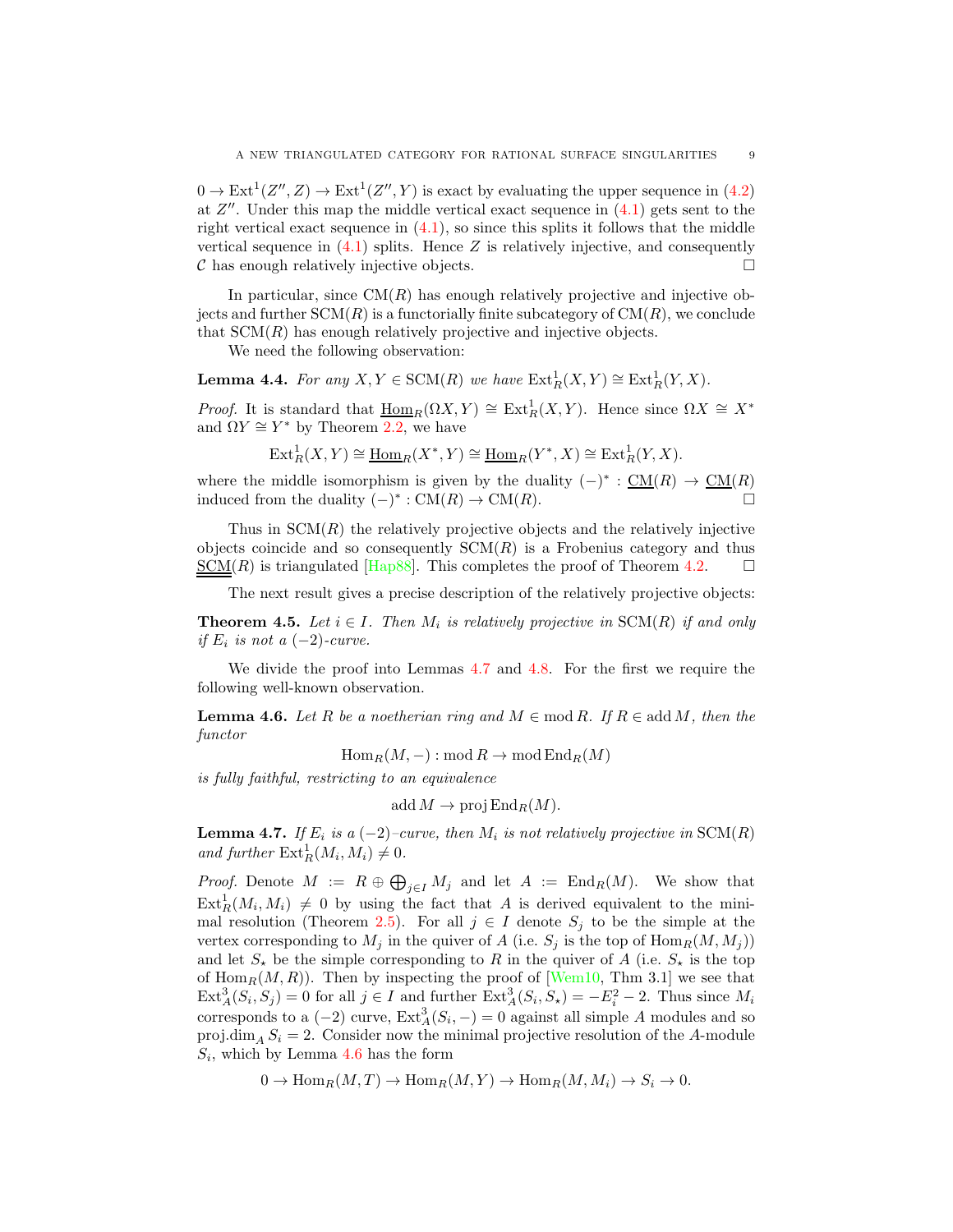We know that this comes from a non-split exact sequence

$$
0 \to T \to Y \to M_i \to 0
$$

with  $T, Y \in \text{add } M = \text{SCM}(R)$ . Now by [\[Wem10,](#page-14-4) Thm 3.1] we know that  $\text{Ext}_{A}^{2}(S_{i}, S_{\star}) =$  $((Z_K - Z_f) \cdot E_i)$  = 0 (since  $Z_K \cdot E_i = 0$  and so  $(Z_K - Z_f) \cdot E_i \ge 0$ ),  $\text{Ext}^2_A(S_i, S_j) = 0$ if  $i \neq j$  and further  $\text{Ext}_{A}^{2}(S_{i}, S_{i}) = -E_{i}^{2} - 1 = 1$  since  $E_{i}$  is a  $(-2)$ -curve. Consequently  $\text{Hom}_R(M, T) \cong \text{Hom}_R(M, M_i)$  and so  $T \cong M_i$  by Lemma [4.6.](#page-9-1) Hence  $\text{Ext}_{R}^{1}(M_{i}, M_{i}) \neq 0$ , as required.

<span id="page-10-0"></span>**Lemma 4.8.** *If*  $E_i$  *is not a* (−2)*-curve, then*  $M_i$  *is relatively projective in* SCM(R)  $and \text{ Ext}^{1}_{R}(M_{i}, M_{i}) = 0.$ 

*Proof.* Firstly note that for all  $X, Y \in CM(R)$ , if  $Ext_R^1(X, Y) = 0$  then necessarily  $\text{Ext}_{R}^{1}(\tau^{-1}\Omega^{-1}Y,X)=0.$  To see this, just take the short exact sequence  $0 \to Y \to$  $I \to \Omega^{-1} Y \to 0$  with  $I \in \text{add } \omega$  and apply  $\text{Hom}_R(X, -)$  to get

$$
0 \to \text{Hom}_R(X, Y) \to \text{Hom}_R(X, I) \to \text{Hom}_R(X, \Omega^{-1}Y) \to \text{Ext}^1_R(X, Y) = 0.
$$

Consequently every map from X to  $\Omega^{-1}Y$  factors through an injective object and hence by AR duality  $0 = D \overline{\text{Hom}}_R(X, \Omega^{-1}Y) = \text{Ext}^1_R(\tau^{-1} \Omega^{-1} Y, X).$ 

Now if  $X \in \text{SCM}(R)$  then  $\text{Ext}^1_R(X,R) = 0$  and so applying the above with  $Y =$ R we get  $\text{Ext}^1_R(\tau^{-1}\Omega^{-1}R, X) = 0$ . But  $\tau^{-1}\Omega^{-1}R = \text{Hom}_R(\Omega^{-1}R, \omega)^* = (\Omega \omega)^*$ and so this shows that  $\text{Ext}^1_R((\Omega \omega)^*, -) = 0$  on  $\text{SCM}(R)$ , hence  $(\Omega \omega)^*$  is relatively projective. But now by Corollary [3.6,](#page-7-0) we know that  $(\Omega \omega)^*$  has as summands all the indecomposable special CM modules corresponding to non- $(-2)$  curves and thus all of them are relatively projective.

This completes the proof of Theorem [4.5.](#page-9-2)

We now show the following existence theorem of almost split sequences in  $SCM(R)$ . The theory of almost split sequences in subcategories was first developed by Auslander and Smalø [\[AS81\]](#page-14-6) for finite dimensional algebras; here our algebras are not finite dimensional, but the proofs are rather similar.

Below we denote by  $J_{\text{CM}(R)}$  the *Jacobson radical* of the category  $\text{CM}(R)$  (e.g. [\[ARS97\]](#page-14-2)), so  $J_{\text{CM}(R)}(X, Y)$  consists of non-isomorphic morphisms  $X \to Y$  for any indecomposable CM  $R$ -modules  $X$  and  $Y$ .

**Proposition 4.9.** *Let*  $i \in I$ . Then  $M_i$  is not relatively projective if and only if *there exists an exact sequence*

$$
0 \to M_i \xrightarrow{g} Y \xrightarrow{f} M_i \to 0
$$

*such that the sequences*

$$
0 \to \operatorname{Hom}_R(-, M_i) \xrightarrow{g} \operatorname{Hom}_R(-, Y) \xrightarrow{f} J_{\operatorname{CM}(R)}(-, M_i) \to 0,
$$
  

$$
0 \to \operatorname{Hom}_R(M_i, -) \xrightarrow{f^*} \operatorname{Hom}_R(Y, -) \xrightarrow{g^*} J_{\operatorname{CM}(R)}(M_i, -) \to 0.
$$

*are exact on* SCM(R)*.*

*Proof.* Suppose  $M_i$  not relatively projective. We firstly show that there exists an almost split sequence  $0 \to Z \to Y \to M_i \to 0$  in SCM(R). Since there are only finitely many indecomposable objects in  $SCM(R)$ , certainly there exists an exact sequence

$$
0\to Z\stackrel{g}{\to}Y\stackrel{f}{\to}M_i\to 0
$$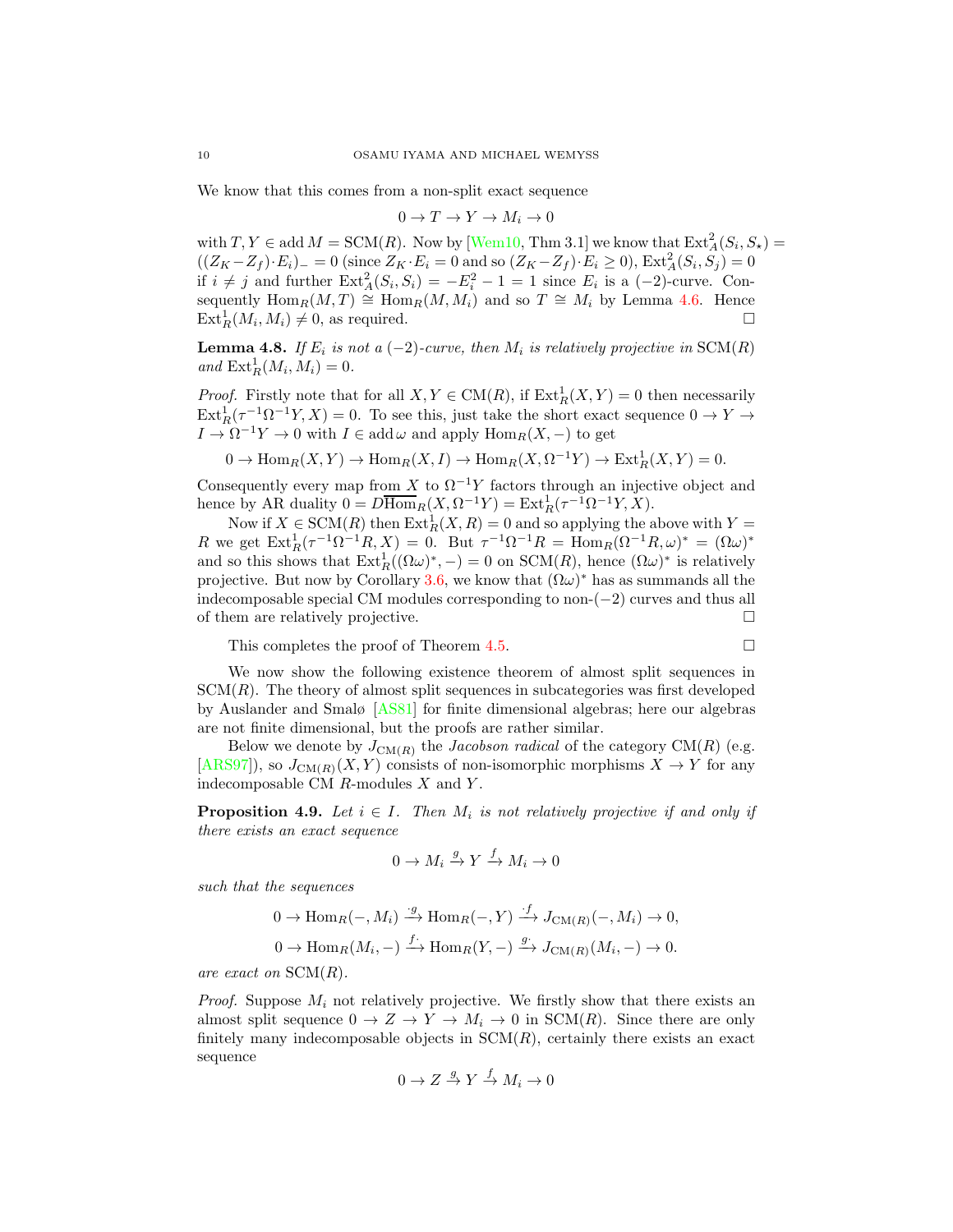with  $Y \in \text{SCM}(R)$  and f a minimal right almost split map in  $\text{SCM}(R)$ . We claim that  $Z \in \text{SCM}(R)$  and further g is a minimal left almost split map.

Since  $M_i$  is not relatively projective, there exists an exact sequence

$$
0 \to Z' \to Y' \to M_i \to 0
$$

with  $Z' \in \text{SCM}(R)$ . Since f is right almost split we have a commutative diagram

$$
0 \longrightarrow Z' \longrightarrow Y' \longrightarrow M_i \longrightarrow 0
$$
  

$$
\downarrow \qquad \qquad \downarrow \qquad \parallel
$$
  

$$
0 \longrightarrow Z \longrightarrow Y \longrightarrow M_i \longrightarrow 0
$$

and so taking the mapping cone gives the short exact sequence

$$
0 \to Z' \to Z \oplus Y' \to Y \to 0.
$$

Since  $SCM(R)$  is closed under extensions we conclude that  $Z \in SCM(R)$ . The fact g is a minimal left almost split map is now routine (see e.g.  $[Y<sub>OS</sub>90, 2.14]$ ).

To finish the proof we must show that  $Z \cong M_i$ . But as in the proof of Lemma [4.7,](#page-9-0) the above gives a minimal projective resolution

$$
0 \to \text{Hom}_R(M, Z) \to \text{Hom}_R(M, Y) \to \text{Hom}_R(M, M_i) \to S_i \to 0
$$

of the simple A-module  $S_i$ . By [\[Wem10,](#page-14-4) Thm 3.1] we know that  $\text{Ext}_{A}^{2}(S_i, S) = 0$ for any simple A-module  $S \neq S_i$ . Thus  $\text{Hom}_R(M, Z) \cong \text{Hom}_R(M, M_i)$  and so by Lemma [4.6](#page-9-1)  $Z \cong M_i$ , as required.

The following property of 'Auslander algebras' of triangulated categories is useful.

<span id="page-11-0"></span>Proposition 4.10. *Let* T *be a* Hom*-finite* k*-linear triangulated category* T *with* an additive generator M. Then  $B := \text{End}_{\mathcal{T}}(M)$  is a self-injective k-algebra.

*Proof.* For any  $X \in \text{mod } B$ , we can take a projective resolution

$$
\operatorname{Hom}\nolimits_{\mathcal{T}}(M,M_1) \stackrel{\cdot f}{\longrightarrow} \operatorname{Hom}\nolimits_{\mathcal{T}}(M,M_0) \to X \to 0.
$$

Take a triangle  $M_2 \stackrel{g}{\rightarrow} M_1 \stackrel{f}{\rightarrow} M_0 \rightarrow M_2[1]$ , then we continue a projective resolution

$$
\text{Hom}_{\mathcal{T}}(M, M_2) \xrightarrow{\cdot g} \text{Hom}_{\mathcal{T}}(M, M_1) \xrightarrow{\cdot f} \text{Hom}_{\mathcal{T}}(M, M_0) \to X \to 0.
$$

Applying  $\text{Hom}_B(-, B)$  gives the commutative diagram

$$
Hom_B(Hom_{\mathcal{T}}(M, M_0), B) \to Hom_B(Hom_{\mathcal{T}}(M, M_1), B) \to Hom_B(Hom_{\mathcal{T}}(M, M_2), B)
$$
  
\n
$$
\downarrow \qquad \qquad \downarrow \qquad \qquad \downarrow
$$
  
\n
$$
Hom_{\mathcal{T}}(M_0, M) \xrightarrow{f^*} Hom_{\mathcal{T}}(M_1, M) \xrightarrow{g^*} Hom_{\mathcal{T}}(M_2, M)
$$

where all vertical maps are isomorphisms. Since the lower sequence is exact (by properties of triangles), so is the top. Hence  $\text{Ext}^1_B(X, B) = 0$  and so B is selfinjective.  $\Box$ 

We deduce the following results on our triangulated category  $SCM(R)$  and the</u> stable reconstruction algebra  $\text{End}_{\underline{SCM}(R)}(\bigoplus_{i \in I} M_i)$ .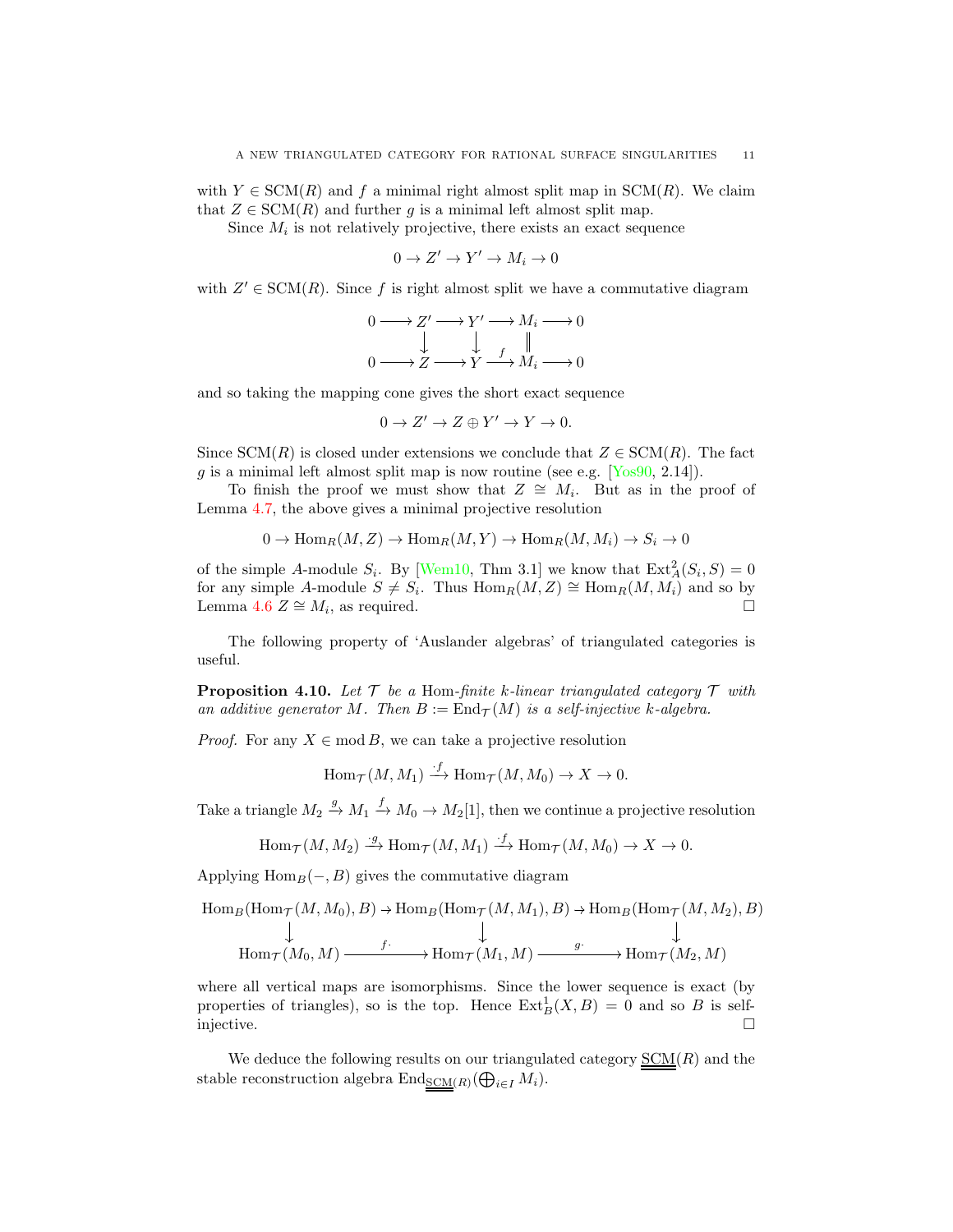Corollary 4.11. (1) *The AR quiver of the category* SCM(R) *is a disjoint union of the double of Dynkin diagrams, corresponding to the subconfigurations of* (−2) *curves in the minimal resolution.*

(2) The algebra  $\text{End}_{\underline{SCM}(R)}(\bigoplus_{i\in I}M_i)$  is a factor algebra of the reconstruction algebra  $\text{End}_R(R \oplus \bigoplus_{i \in I} M_i)$  by the ideal generated by idempotents corresponding to R *and the non-*(−2)*-curves.*

(3) *The algebra*  $\text{End}_{\text{SCM}(R)}(\bigoplus_{i\in I}M_i)$  *is self-injective, and the quiver is a disjoint union of the double of Dynkin diagrams.*

*Proof.* (1) A subtree of a rational tree is rational (see e.g.  $[TT04, 3.2]$ ), thus the remaining (−2)-configurations are all Dynkin diagrams. Alternatively, it is wellknown that the AR quiver of a Hom-finite k-linear triangulated category of finite type is a disjoint union of Dynkin diagrams [\[XZ05\]](#page-15-1).

(2) This is clear.

(3) Immediate from Lemma [4.10](#page-11-0) since  $\bigoplus_{i\in I} M_i$  is an additive generator of the triangulated category  $\underline{\text{SCM}}(R)$ .

The following are examples which illustrate the above results. Note that the quiver of the reconstruction algebra follows easily from combinatorics on the dual graph, see [\[Wem10\]](#page-14-4) for details.

# Example 4.12.



**Remark 4.13.** Since the non  $(-2)$ -curves (and R) die in the quotient, often the AR quiver of  $SCM(R)$  has components. In fact although the number of components</u> is always finite, the number of possible components is arbitrarily large, as can be seen by constructing the following well-known rational tree: for any graph  $\Gamma$  with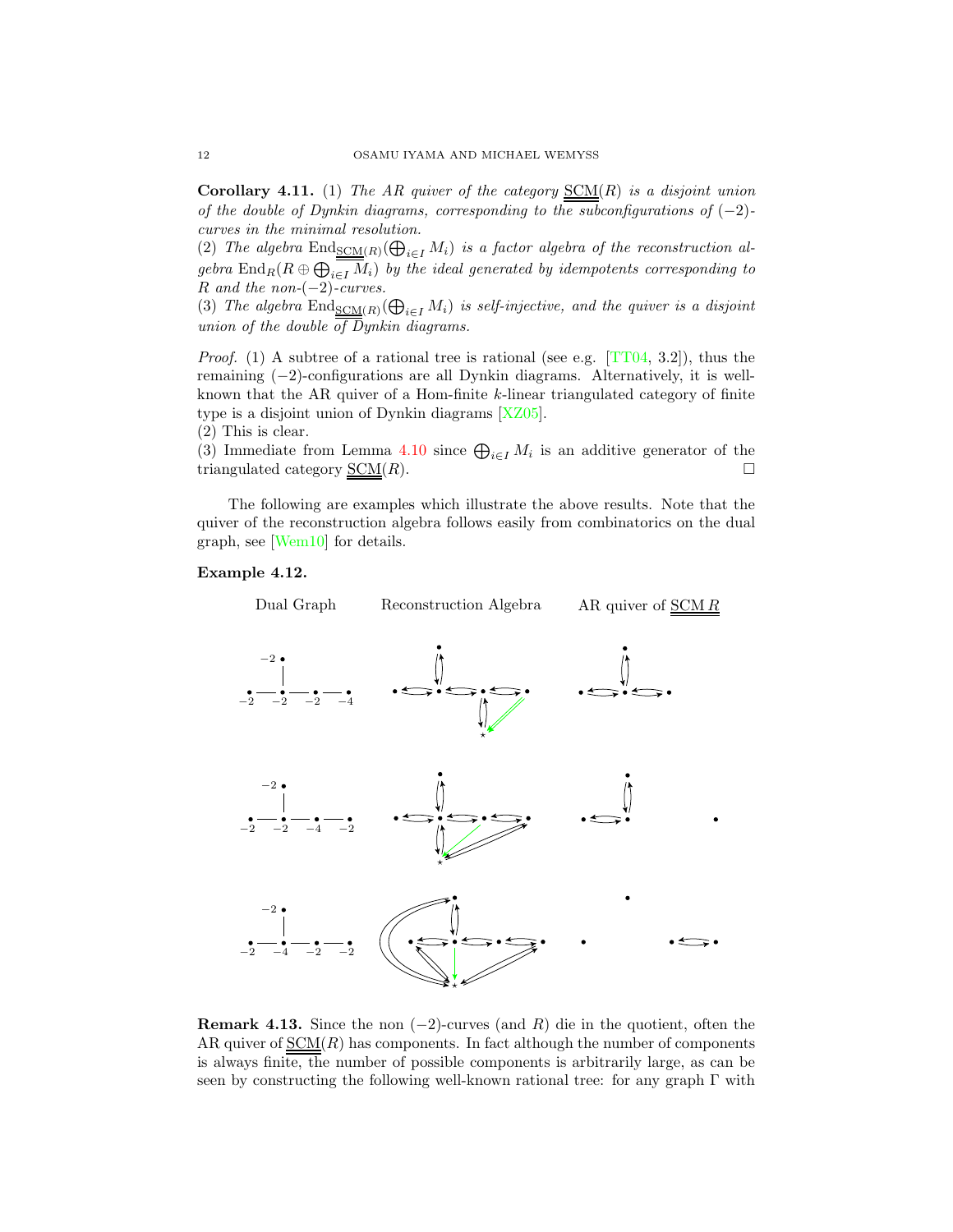vertices  $E_i$  add self-intersection numbers as

 $E_i^2 := \begin{cases} -2 & \text{if the number of neighbours of } E_i \text{ is one} \\ -\text{(number of neighbours of } E_i) & \text{else} \end{cases}$  $-(\text{number of neighbours of } E_i)$  else

It is easy to check combinatorially that the above is a rational tree by using a result of Artin [\[Art66,](#page-14-10) Thm.3] together with Riemann-Roch (see e.g. [\[TT04,](#page-14-20) 2.4]). Thus the above example corresponds to the dual graph of some rational surface singularity and so in particular

−2 −3 −2 −2 −3 −2 −2 −2 −3 −2 −2

(where in the region . . . we repeat the block on the right hand side) corresponds to some rational surface singularity. On taking the quotient there are many components; increasing the size of the dual graph increases the number of such components.

Remark 4.14. Note that the above examples also illustrate that in many cases the category  $\underline{\text{SCM}}(R)$  is equivalent to  $\underline{\text{CM}}(R')$  for some Gorenstein ring  $R'$ .

We end by using our results to characterize those rational surfaces for which the category  $CM(R)$  contains an n-cluster tiliting object. Recall that  $M \in CM(R)$ is called *n*-cluster tilting (or *maximal*  $(n - 1)$ -orthogonal) for a positive integer *n* [\[Iya07,](#page-14-21) [KR07\]](#page-14-22) if

add 
$$
M
$$
 = { $X \in CM(R)$ : Ext<sup>i</sup><sub>R</sub> $(M, X) = 0$  (0 <  $i < n$ )}  
= { $X \in CM(R)$ : Ext<sup>i</sup><sub>R</sub> $(X, M) = 0$  (0 <  $i < n$ )}.

In this case, we have  $\mathrm{Ext}^i_R(M,M) = 0$  for any  $0 < i < n$  and  $R \oplus \omega \in \mathrm{add}\,M$ .

Theorem 4.15. (1) CM(R) *has a 1-cluster tilting object if and only if* R *is a quotient singularity.*

(2) CM(R) has a 2-cluster tilting object if and only if R is regular or  $R ≅ k[[x, y]]^{\frac{1}{3}(1,1)}$ where  $\frac{1}{3}(1,1)$  *is the cyclic group of order 3 inside* GL(2, k) *acting as*  $x \mapsto \varepsilon x$ ,  $y \mapsto \varepsilon y$ *, where*  $\varepsilon$  *is a cube root of unity.* 

(3) CM(R) *has an* n*-cluster tilting object for some* n > 2 *if and only if* R *is regular.*

*Proof.* If R is regular, then  $CM(R) = \text{add } R$  and so R is an n-cluster tilting object in CM(R) for any  $n \geq 1$ . Hence we only need to consider the case when R is not regular.

(1) By the Krull-Schmidt property,  $CM(R)$  has a 1-cluster tilting object if and only if  $CM(R)$  has finite type. By [\[Aus86\]](#page-14-0) this is equivalent to R being a quotient singularity.

(2) Let M be a basic 2-cluster tilting object of CM(R). Since  $R \in \text{add } M$  and  $\text{Ext}_{R}^{1}(M, M) = 0$ , we have that M is special. Now since  $\omega$  is a summand of M, this implies that  $\omega$  is special. Since  $\text{Ext}^1_R(M,M) = 0$ , by Lemma [4.7](#page-9-0) any non-free indecomposable summand of M corresponds to a non- $(-2)$ -curve. In particular R is not Gorenstein so by Corollary [3.6](#page-7-0) the exceptional curve corresponding to  $\omega$  is a (−3)-curve and all other exceptional curves are (−2)-curves. This implies  $M \cong R \oplus \omega$ , so by Lemma [4.8](#page-10-0) we have that M is relatively projective in SCM(R). Since  $\text{Ext}^1_R(M,\text{SCM}(R)) = 0$ , we have  $\text{SCM}(R) = \text{add }M$ . Thus the minimal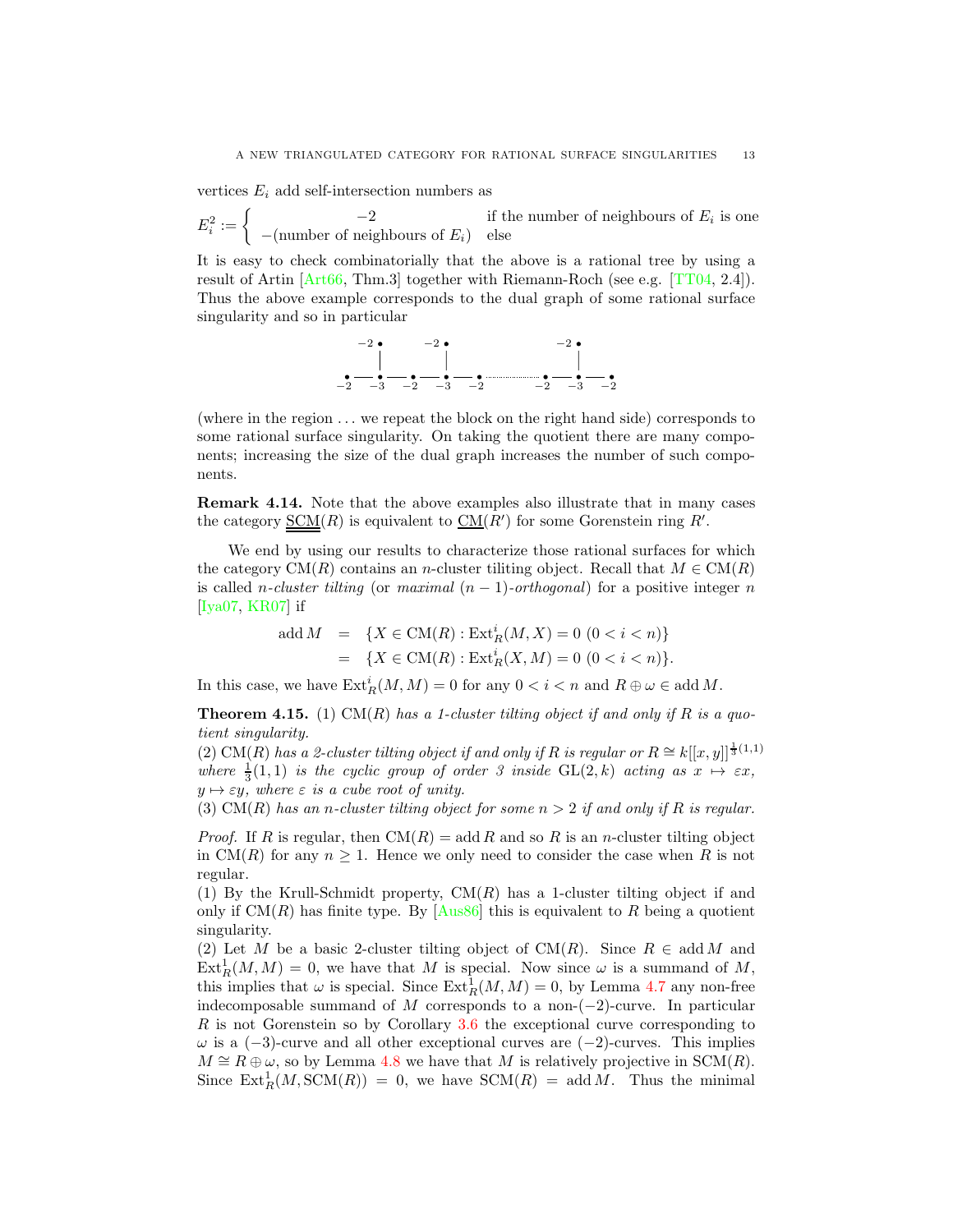resolution of Spec R consists of only one  $(-3)$ -curve, so  $R \cong k[[x,y]]^{\frac{1}{3}(1,1)}$  since quotient singularities are taut [\[Bri68,](#page-14-23) 2.12]. By inspection, in this case  $R \oplus \omega$  is a 2-cluster tilting object.

(3) CM(R) does not have an *n*-cluster tilting object for  $n > 2$  by Proposition [3.1\(](#page-5-1)1) in the non-Gorenstein case, and by Lemma [4.7](#page-9-0) in the Gorenstein case.  $\Box$ 

### **REFERENCES**

- <span id="page-14-10"></span>[Art66] M. Artin, On isolated rational singularities of surfaces. Amer. J. Math. 88 (1966) 129–136.
- <span id="page-14-15"></span>[AV85] M. Artin and J-L Verdier Reflexive modules over rational double points. Math. Ann. 270 (1985) 79–82.
- <span id="page-14-1"></span>[Aus71] M. Auslander, Representation dimension of Artin algebras. Lecture notes, Queen Mary College, London, 1971.
- <span id="page-14-0"></span>[Aus86] M. Auslander Rational singularities and almost split sequences. Trans. Amer. Math. Soc. 293 (1986), no. 2, 511–531.
- <span id="page-14-2"></span>[ARS97] M. Auslander, I. Reiten and S. O. Smalø, Representation theory of Artin algebras. Cambridge Studies in Advanced Mathematics, 36 (1997). xiv+425 pp.
- <span id="page-14-6"></span>[AS81] M. Auslander and S. O. Smalø, *Almost split sequences in subcategories*, J. Algebra 69 (1981), no. 2, 426–454.
- <span id="page-14-23"></span>[Bri68] E. Brieskorn, Rationale singularitäten komplexer flächen, Invent. Math. 4 (1968), 336– 358.
- <span id="page-14-7"></span>[Buc87] R.-O. Buchweitz, Maximal Cohen-Macaulay Modules and Tate-Cohomology over Gorenstein Rings, unpublished manuscipt (1987) 155pp.
- <span id="page-14-13"></span>[CPST08] L. W. Christensen, G. Piepmeyer, J. Striuli and R. Takahashi, Finite Gorenstein representation type implies simple singularity, Adv. Math. 218 (2008), no. 4, 1012–1026. [Eis80] D. Eisenbud, Homological algebra on a complete intersection, with an application to
- <span id="page-14-14"></span>group representations, Trans. Amer. Math. Soc. 260 (1980), no. 1, 35–64.
- <span id="page-14-8"></span>[Es85] H. Esnault, Reflexive modules on quotient surface singularities, J. Reine Angew. Math. 362 (1985), 63–71.
- <span id="page-14-19"></span>[Hap88] D. Happel, Triangulated categories in the representation theory of finite-dimensional algebras. LMS Lecture Note Series, 119 (1988). x+208 pp.
- <span id="page-14-18"></span>[Hel60] A. Heller, The loop-space functor in homological algebra, Trans. Amer. Math. Soc. 96 (1960), 382–394.
- <span id="page-14-5"></span>[IW10] O. Iyama and M. Wemyss, The classification of special Cohen Macaulay modules, Math. Z. 265 (2010), no.1, 41–83.
- <span id="page-14-21"></span>[Iya07] O. Iyama, Higher-dimensional Auslander-Reiten theory on maximal orthogonal subcategories, Adv. Math. 210 (2007), no. 1, 22–50.
- <span id="page-14-17"></span>[Kel90] B. Keller, Chain complexes and stable categories, Manuscripta Math. 67 (1990), no. 4, 379–417.
- <span id="page-14-22"></span>[KR07] B. Keller, I. Reiten, Cluster-tilted algebras are Gorenstein and stably Calabi-Yau, Adv. Math. 211 (2007), no. 1, 123–151.
- <span id="page-14-16"></span>[Qui73] D. Quillen, Higher algebraic K-theory. I, Algebraic K-theory, I: Higher K-theories (Proc. Conf., Battelle Memorial Inst., Seattle, Wash., 1972), pp. 85–147. Lecture Notes in Math., Vol. 341, Springer, Berlin 1973.
- <span id="page-14-3"></span>[RV89] I. Reiten and M. Van den Bergh Two-dimensional tame and maximal orders of finite representation type. Mem. Amer. Math. Soc. 80 (1989), no. 408, viii+72 pp.
- <span id="page-14-12"></span>[Tak04] R. Takahashi, Modules of G-dimension zero over local rings of depth two, Illinois J. Math. 48 (2004), no. 3, 945–952.
- <span id="page-14-20"></span>[TT04] L. D. Tráng and M. Tosun, Combinatorics of rational singularities, Comment. Math. Helv. 79 (2004), no. 3, 582–604.
- <span id="page-14-11"></span>[VdB04] M. Van den Bergh Three-dimensional flops and noncommutative rings, Duke Math. J. 122 (2004), no. 3, 423–455.
- <span id="page-14-4"></span>[Wem10] M. Wemyss, The  $GL(2,\mathbb{C})$  McKay correspondence, Math. Ann. 350, no. 3, (2011), 631–659.
- <span id="page-14-9"></span>[Wun88] J. Wunram, Reflexive modules on quotient surface singularities, Math. Ann. 279 (1988), no. 4, 583–598.